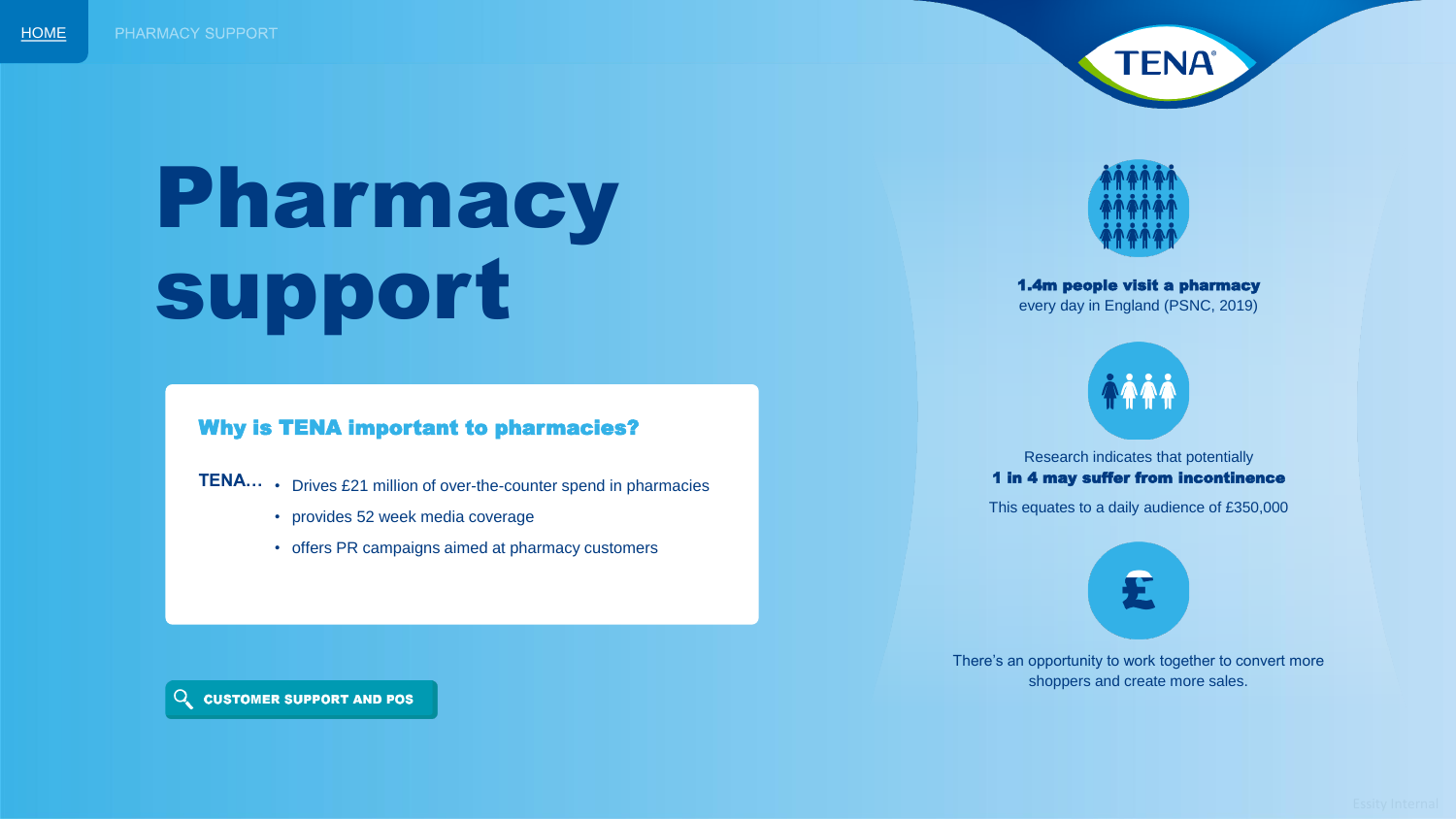

### How shoppers shop in pharmacies

### Most shop for a specific product for themselves of top up on one they already use.

This means pharmacy staff can support them- ensuring they understand the range of products and purchase the one for their needs.



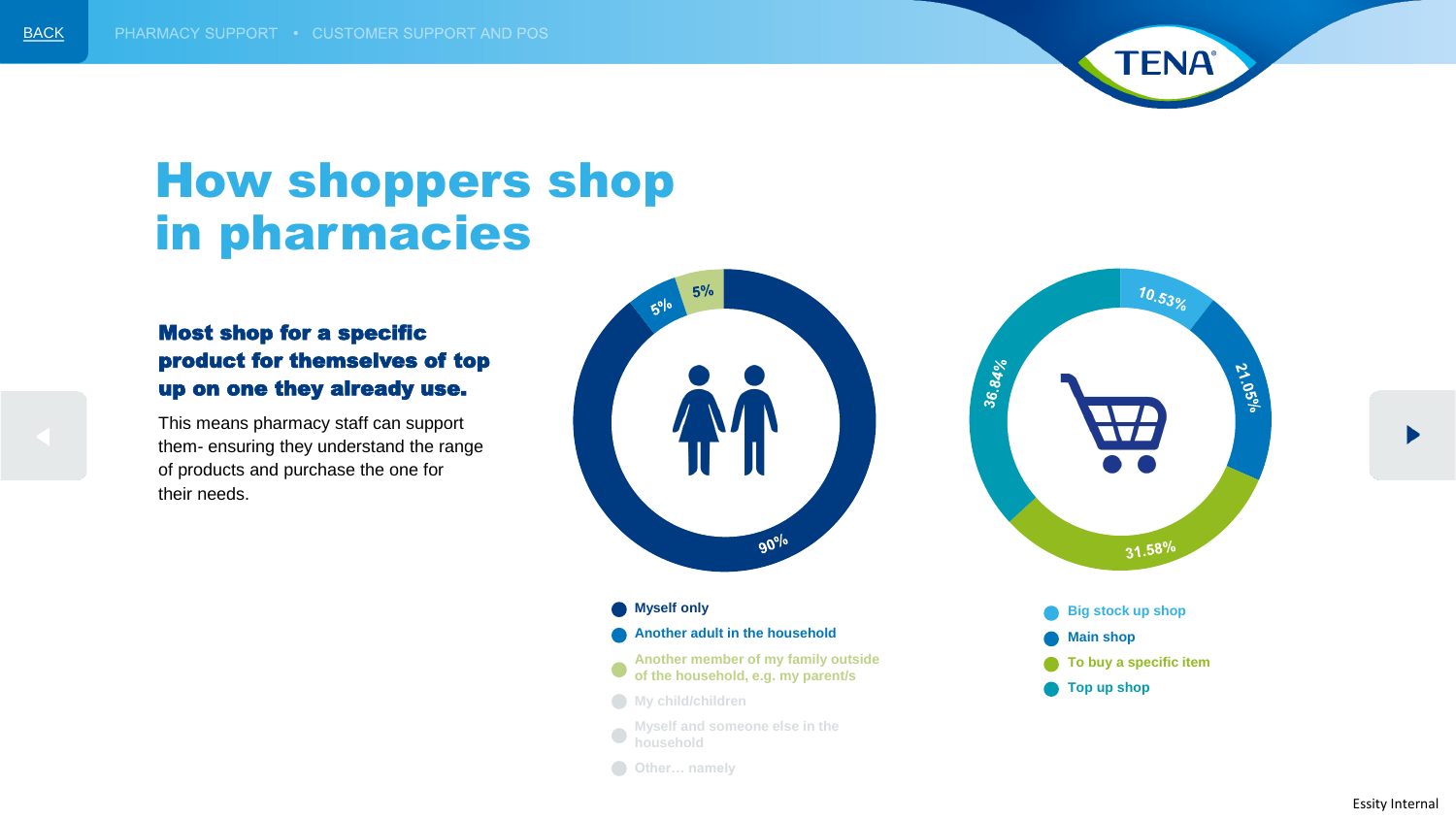

# Shopper profile

Pharmacy shopper behaviour

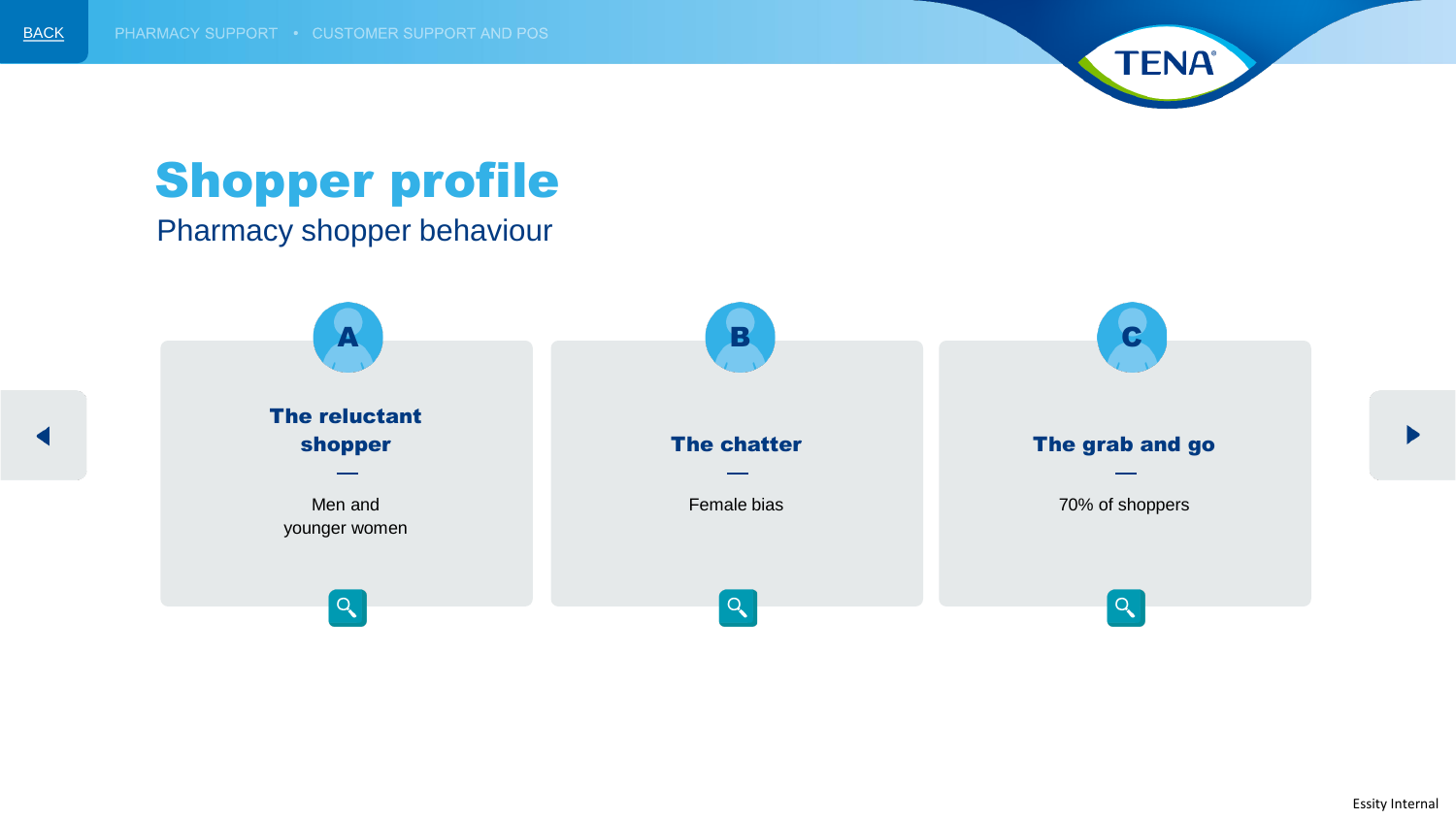### Shopper profile Shopper profile

Reluctant shopper behaviour

| <b>Men and</b><br>younger women | <b>Behaviour</b> |
|---------------------------------|------------------|
|                                 | <b>Purchase</b>  |
|                                 |                  |

| <b>Behaviour</b> |  |
|------------------|--|
|                  |  |

Purchase

They loiter around shelves and the counter, going back and forth to the area a<br>caunh of times couple of times.

They don't want to be shopping for these products and may end up leaving empty handed or with a small subsidiary purchase.



Providing reassurance by approaching with open questions and showing samples. Explaining what the pack looks like and where to find on shelves. Provide links or literature to read in the privacy of their home.



We provide training and advice on how to start the conversation with customers, as well as samples, information on our range and on bladder weakness.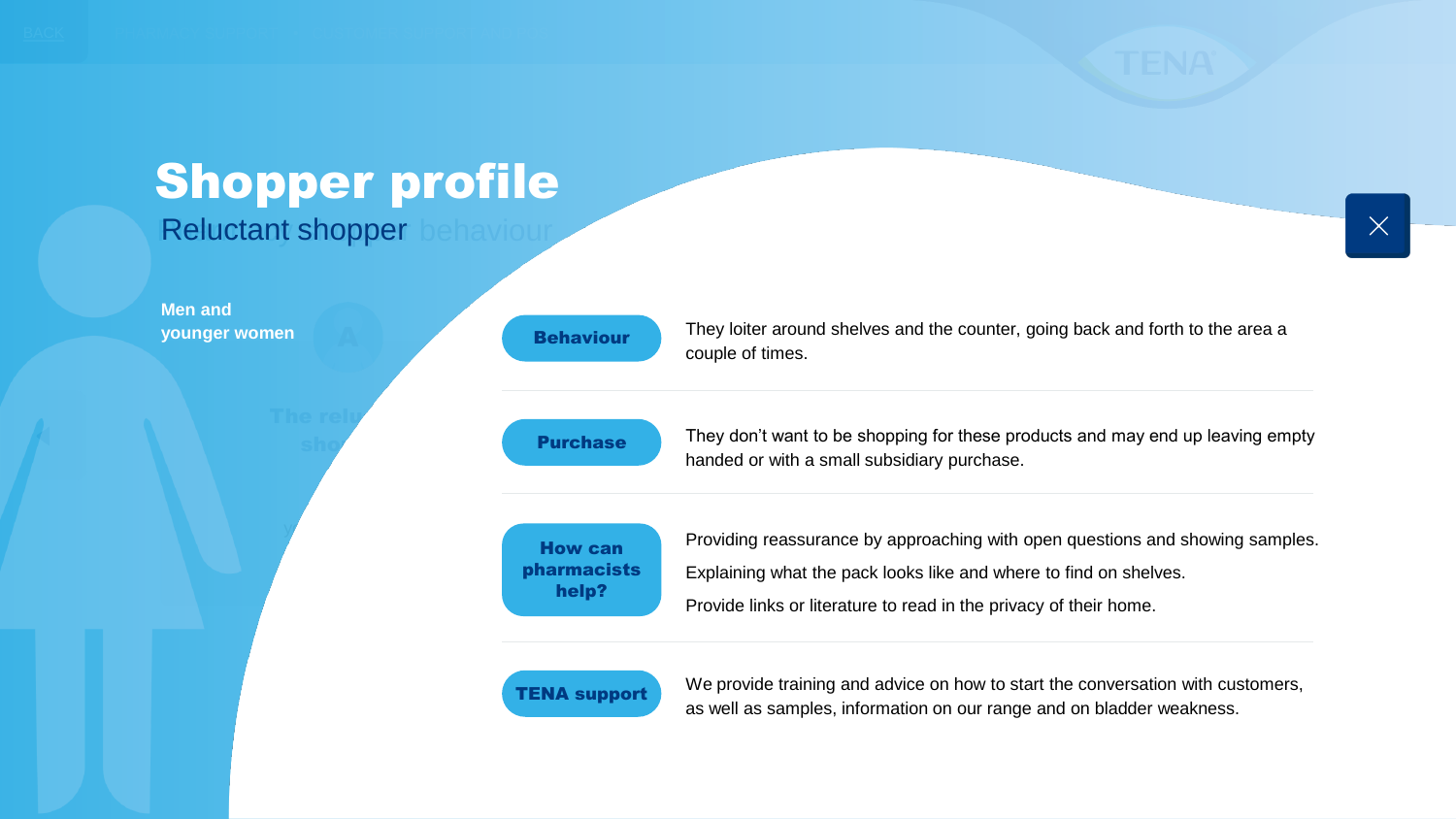

### They want the same pro-They want the same products from the same brand and will discuss<br>prises and premations They go straight to the products and will openly discuss their needs. Shopper profile Shopper profileThe chatterhopper behaviour Majority  $f$ than  $w\sigma$ The relu sho<sup>r</sup> **Female bias** Behaviour Purchase How can

Checking on customers' product choice, asking if there's anything the need but can't find, and nurture brand loyalty.



pharmacists help?

> We provide training on how to advise on product use, along with advice cards and samples to discuss products and uses.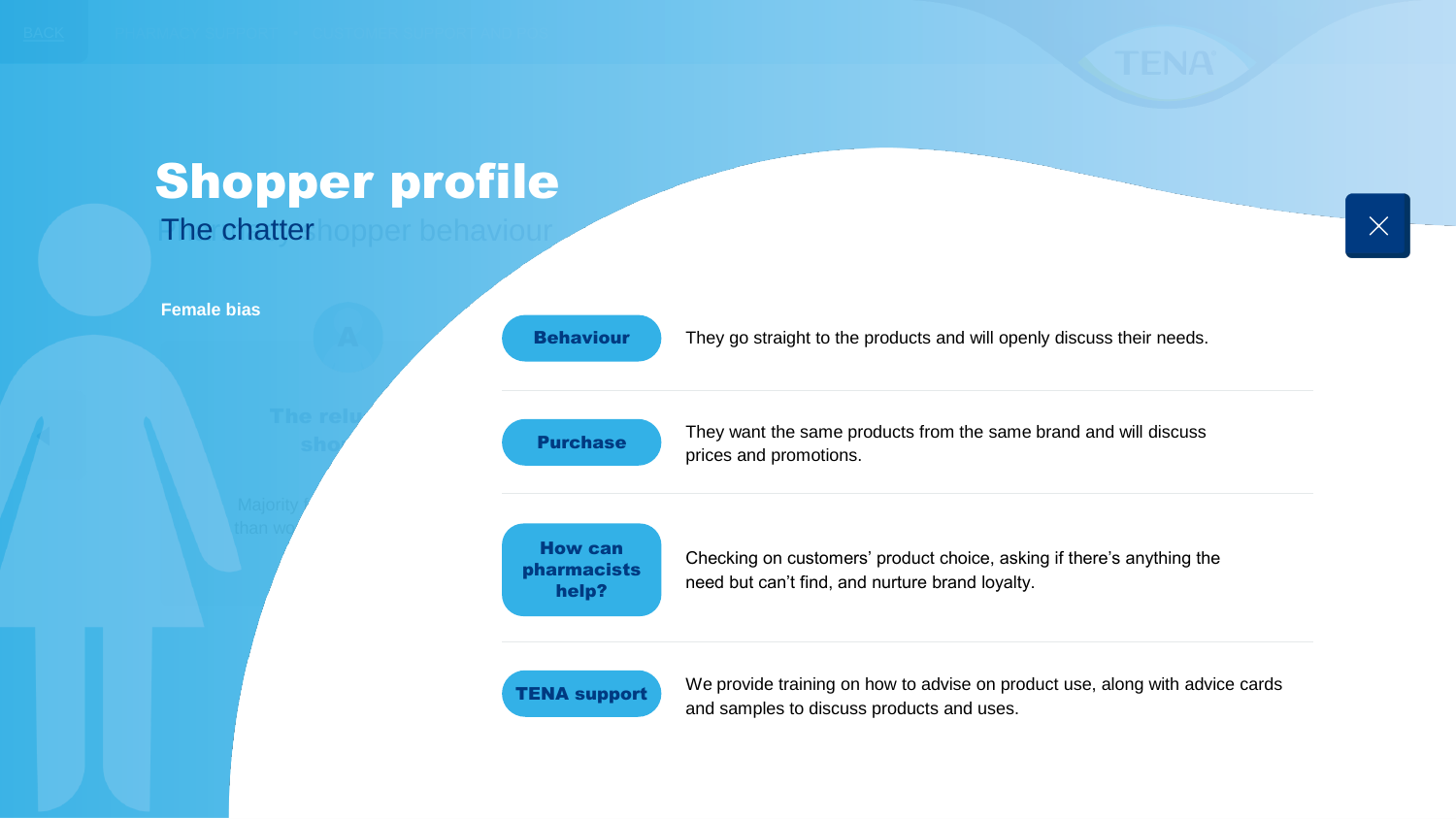

### Shopper profile Shopper profile

The grab and goer behaviour

#### **70% of shoppers**



| <b>Behaviour</b> |  |
|------------------|--|
| <b>Purchase</b>  |  |
|                  |  |

Opening a conversation to make sure they're using the right product and see if support treatments could help, such as physio.

They know the product they want, aren't open to substitutes or<br>boving a converaction about them

They are transaction-only shoppers, going straight to product<br>fixture or pharmacists

They whow the product they want, and the chatter

fixture or pharmacists.



How can pharmacists help?

> We provide a training programme on product usage advice, Kegel exercises and information on other treatments.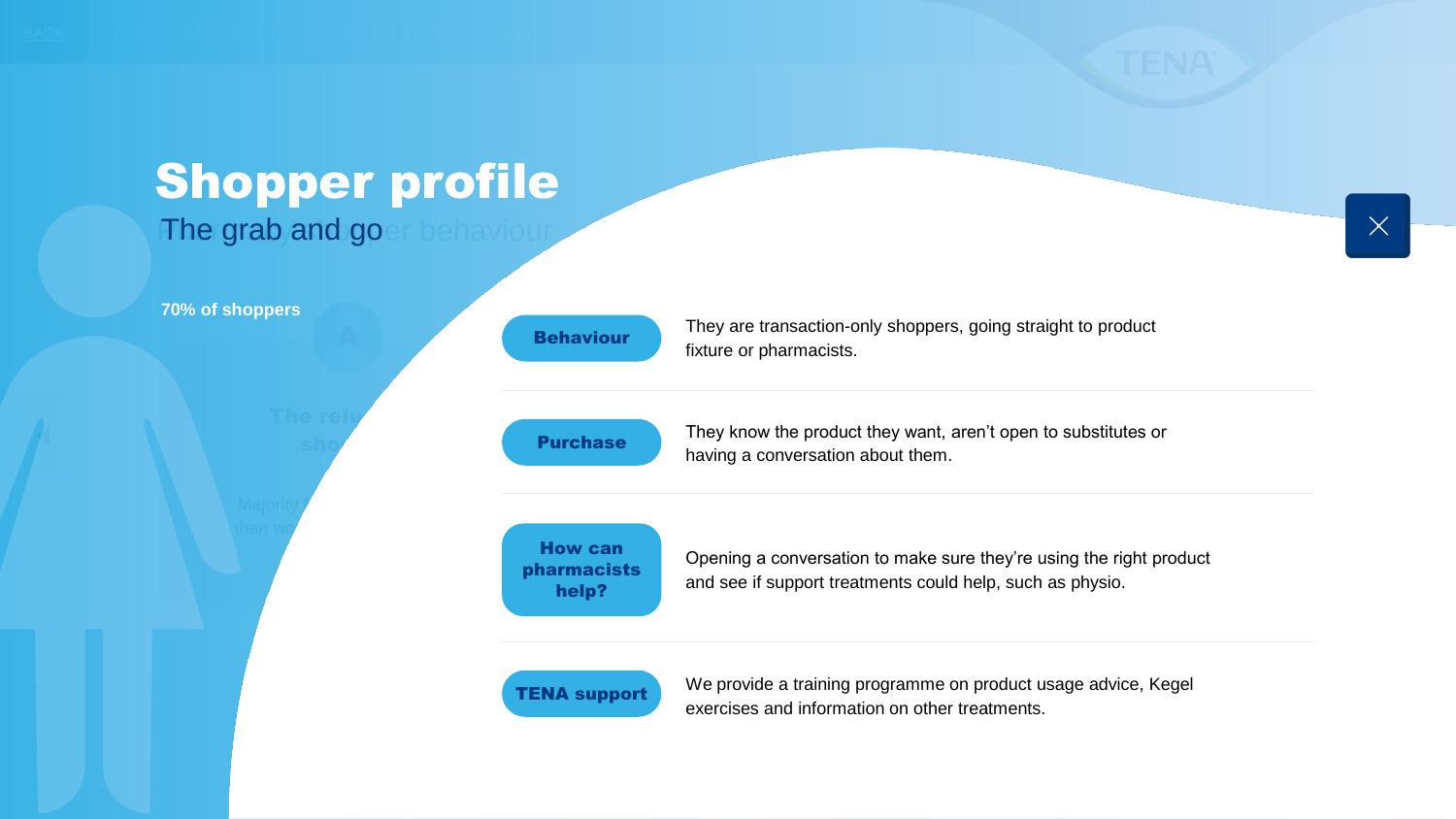

# Training for pharmacists

### Educate, awareness & support



Our training for counter assistants provides them with education on different conditions and our products.





Our training can be uploaded for internal